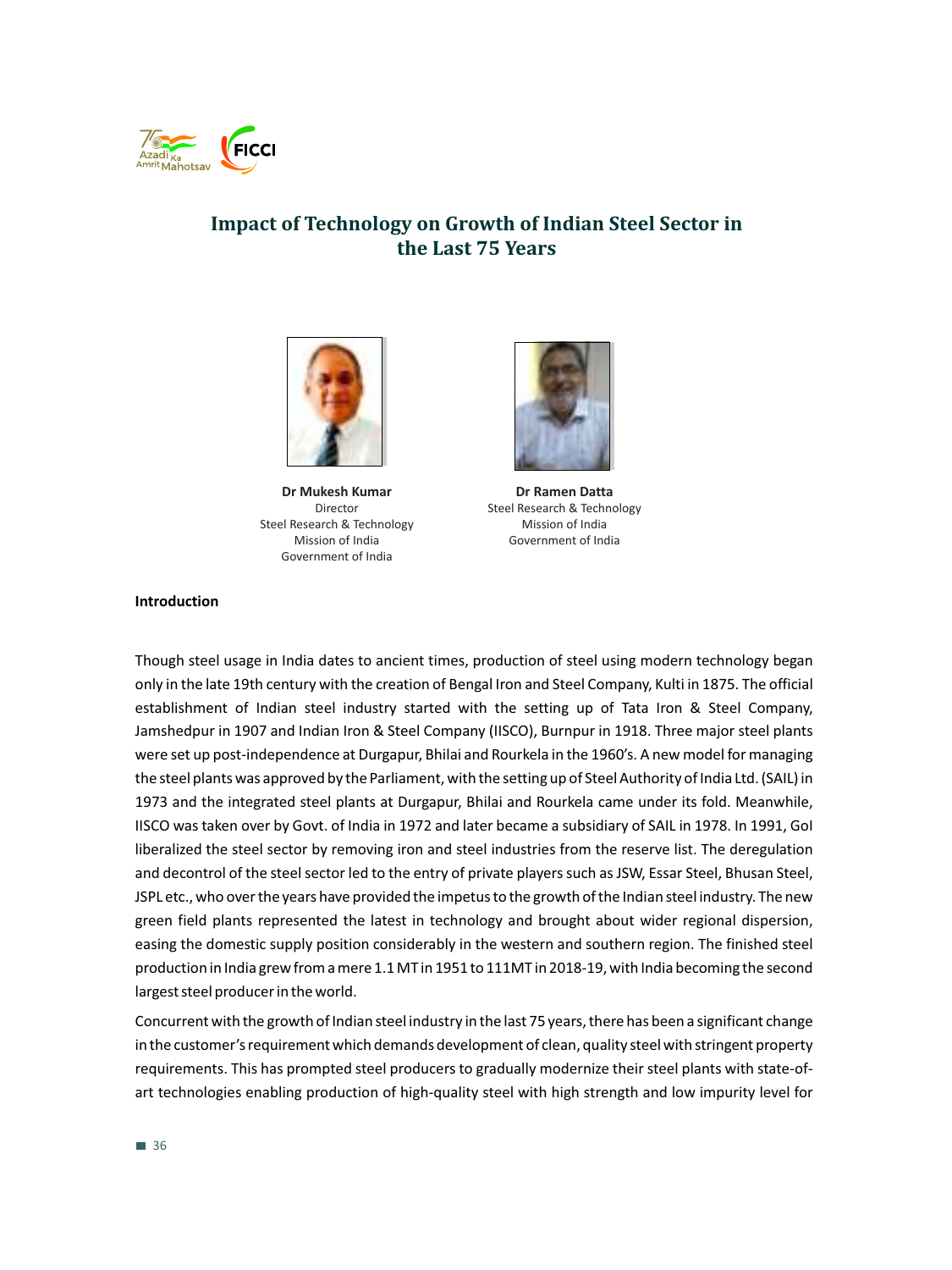

advanced applications such as automobiles, linepipes, bridges, submarines, nuclear power plants etc., to name a few. The paper outlines the technological advancements in the last 75 years both in terms of new disruptive technologies and products.

## **Advances in Steel Making**

Steel making in the earlier part of 20th century was driven by Bessemer converter and Open-Hearth furnaces. The Basic Oxygen Furnace (BOF), also known as LD furnace, was introduced by Voest Alpine AG in 1952 and revolutionized the art of steelmaking. The process involves blowing with commercially pure oxygen (99%) and led to high productivity, low treatment time and high labour productivity. Sometime in 1976, the combined blowing technology (CBT) involving blowing from top and bottom of the converter was introduced in Indian steel sector. The technology involves oxygen blowing from the top and argon / nitrogen / oxygen blowing from the bottom, leading to better control of P, C and O level in the steel.

Various types of secondary refining processes have been introduced in the last 75 years or so, making the steel cleaner and free from intrinsic and extrinsic defects. The early 1950s saw the introduction of inert gas stirring where nitrogen or argon gas is used to rinse the liquid steel in order to achieve homogenous temperature, chemical composition and enable faster slag-metal refining reaction. Argon rinsing also helps in flotation and separation of non-metallic inclusions.

Dortmund Hoerder (DH) and Ruhrstahl Heraus (RH) degassers were introduced in the late 1950s to reduce the nitrogen and hydrogen level in steel. Rail steel for example is prone to hydrogen induced cracking (HIC), when the hydrogen level is beyond permissible limits, and leads to rail accidents and loss of lives and property. To minimize such occurrences, hydrogen level is controlled below 2 ppm and sometimes below 1.6 ppm. Similarly, high nitrogen steel leads to formation of blow holes, nitride precipitates and embrittlement of the steel. In the mid-60s vacuum arc degassing (VAD) was introduced for the first time to control S, H and N in steel while vacuum oxygen decarburization (VOD) enabled deep decarburization and production of ultra- low carbon steels. In the early-70s ladle refining furnace was introduced for temperature, S and inclusion control. Later, in the mid-70s, RH-TOB was developed to produce ultra- low carbon steel (<30 ppm), extra low H (<1 ppm) and low S and N content using multi-purpose top lance. These new technologies have enabled development of a wide variety of new generation steels for critical end-applications.

Continuous casting (Fig.1) has been one of the biggest break-through the steel industry has experienced in the last 50 years. The process has completely replaced the ingot casting route, which involved casting into ingots, soaking, rolling into slabs in a slabbing mill, scarfing, before it can be processed in a plate mill or hot strip mill. The continuous casting process, which converts liquid steel to slabs / blooms / billets in one go, is an order of magnitude faster (30-60 min) compared to 1-2 days in ingot casting for the same volume of processed metal. The inherent advantages of the continuous casting process, which was introduced in the Indian steel sector in the early 80s, helped to achieve higher yield and productivity, improved quality at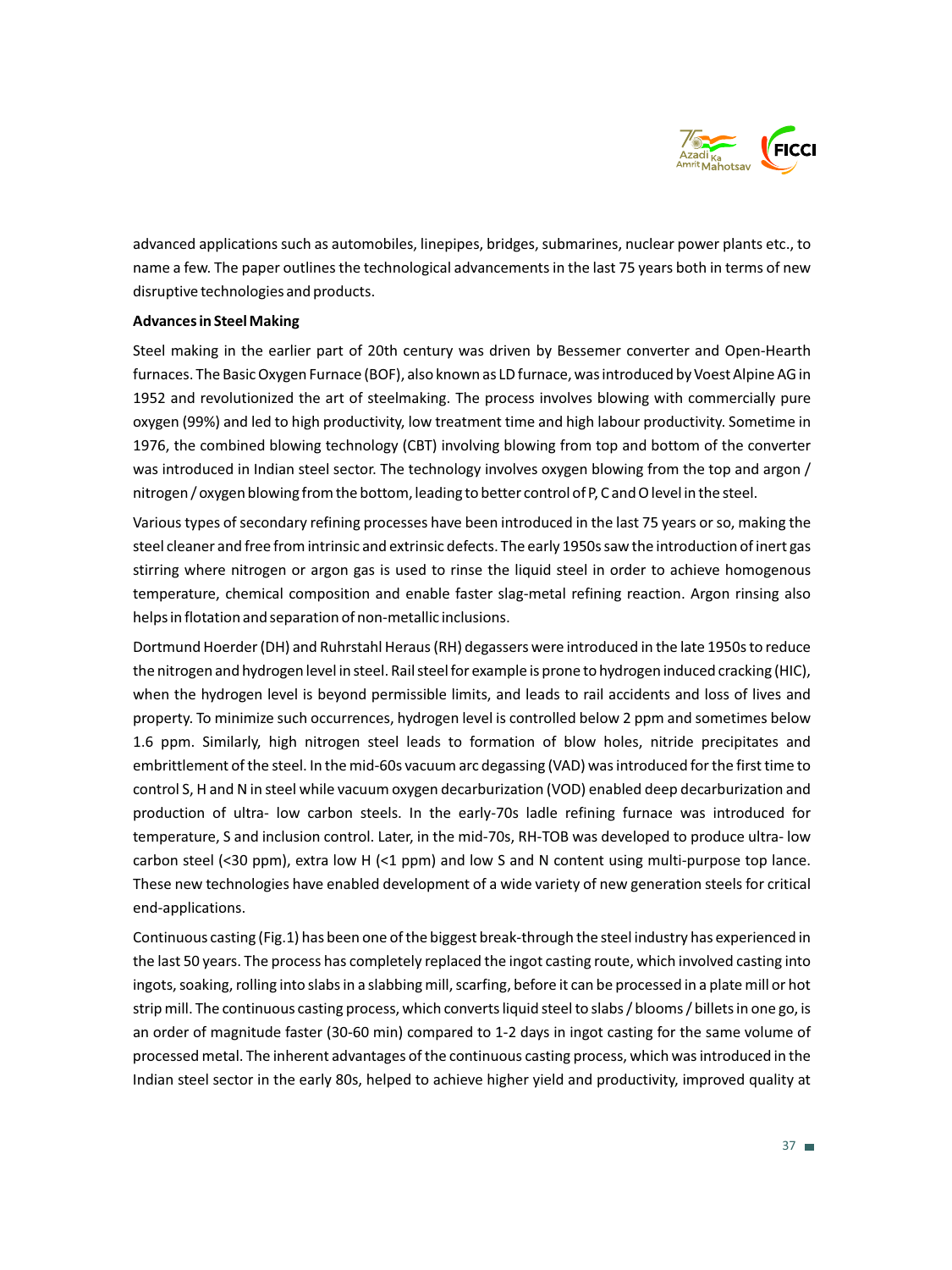

lower cost. The yield of killed steels improved dramatically from 60-70% in ingot casting to  $\sim$  95% in continuous casting along with improved surface quality and low segregation intensity. Today, more than 95% of world steel production is routed through continuous casting route.



# **Fig.1: Schematic representation of continuous casting process**

# **Impact of Refining on Residual Impurities**

With a thrust to produce clean steel for automobile, linepipe and other strategic applications, remarkable advances have been made to improve the efficiency of desulfurization, dephosphorization and high-speed degassing using state-of –art refining facilities. Table-1 shows the advancements made in steel refining technologies in the last 100 years and its impact on the impurity level in steel. In 1912, Titanic ship was built using a steel containing 0.21% C, 0.069% S, 0.045% P and 130 ppm total oxygen. Today, after 100 years, we are capable to make steel with 5 ppm total O, 5 ppm S, 15 ppm N, 0.8 ppm H and < 30 ppm P.

| <b>Element</b> | 1912        | 2000  | 2020 |
|----------------|-------------|-------|------|
| C              | 2100(0.21%) | 15    | 10   |
| Ototal         | 130         | $10$  | 5    |
| Η              |             | < 1.2 | 0.8  |
| S              | 690         | < 10  | 5    |
| N              | 35          | 25    | 15   |
| P              | 450         | 50    | $30$ |

# **Table 1: Reduction in level of residuals (ppm) in last 100 years**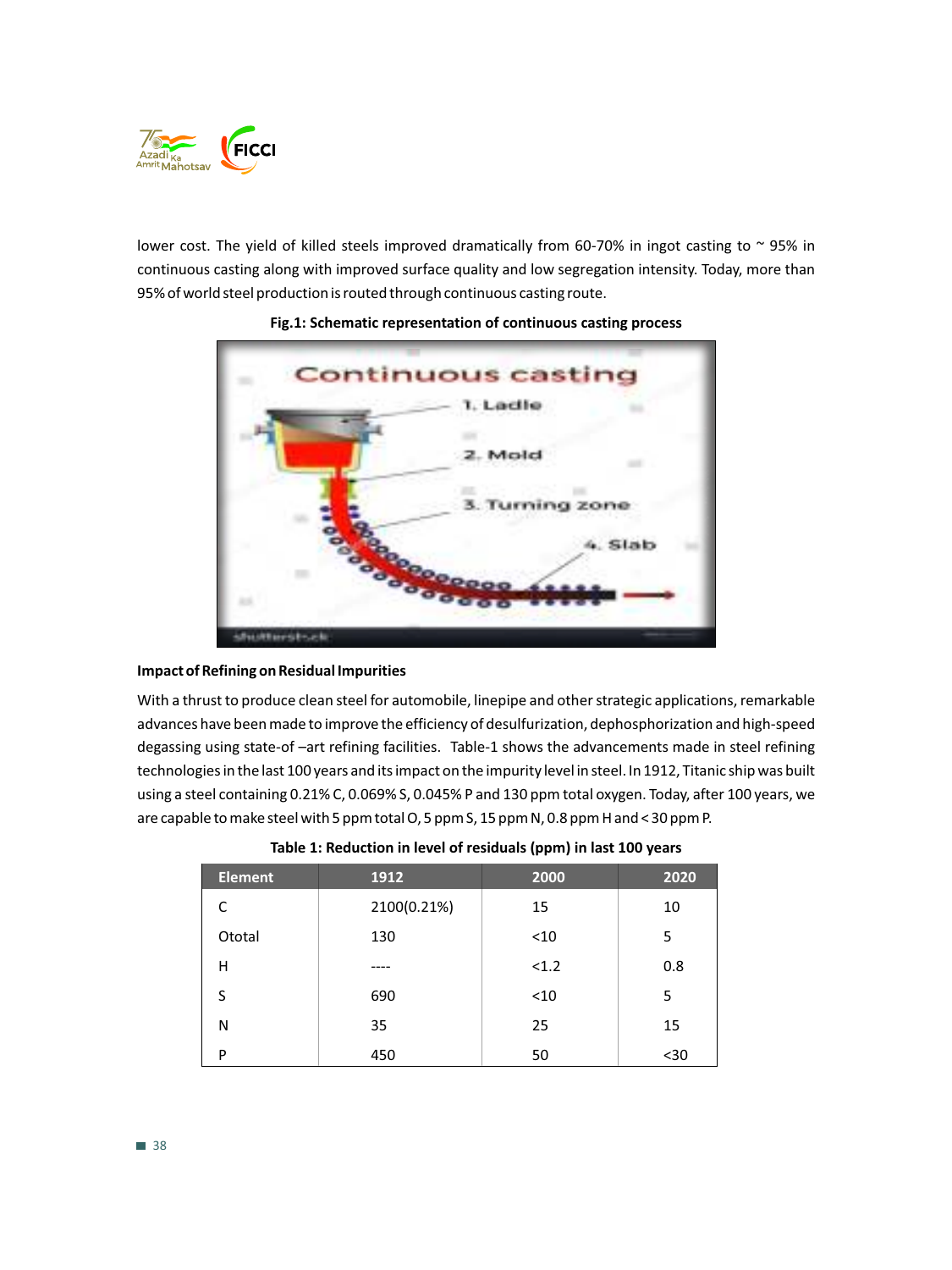

# **Thermo-mechanical Controlled Processing (TMCP)**

TMCP technology is widely used today in hot rolling mills for the production of high strength steels popularly known as micro alloyed steels or high strength low alloy (HSLA) steels. The earliest studies of TMCP was performed at BISRA in 1950's and 60's. The technology involves combination of micro alloyed additions, controlled rolling and accelerated cooling. Addition of small quantity of micro alloyed elements (MAE) such as Nb, V and Ti have a controlling influence on the recrystallization behavior of austenite, either while in solid solution or as a second phase precipitate. Niobium is a strong grain refiner and leads to concurrent increase in strength and toughness properties. Vanadium on the other hand induces higher strength through precipitation strengthening. Titanium in small amounts (<0.03%) helps in precipitation hardening along with restricting the austenite grain size during reheating.

Figure 2 shows the schematic representation of a typical controlled rolling process practiced in the industry. Deformation is carried out in two stages, namely, deformation in austenite-recrystallization zone (stage- 1) and deformation in the austenite non-recrystallization zone (stage-2). Deformation in Stage-1 leads to repeated recrystallization and formation of fine austenite grains. Deformation in stage-2 leads to elongation of austenite grains and formation of deformation bands within it. The finish rolling temperature controls the final state of austenite conditioning. Accelerated cooling refines the ferrite grain size and helps to achieve a wide array of microstructures and properties. Figure 3 shows the changes in microstructure associated with different stages of TMCP process.



# **Fig. 2: Schematic representation of TMCP process**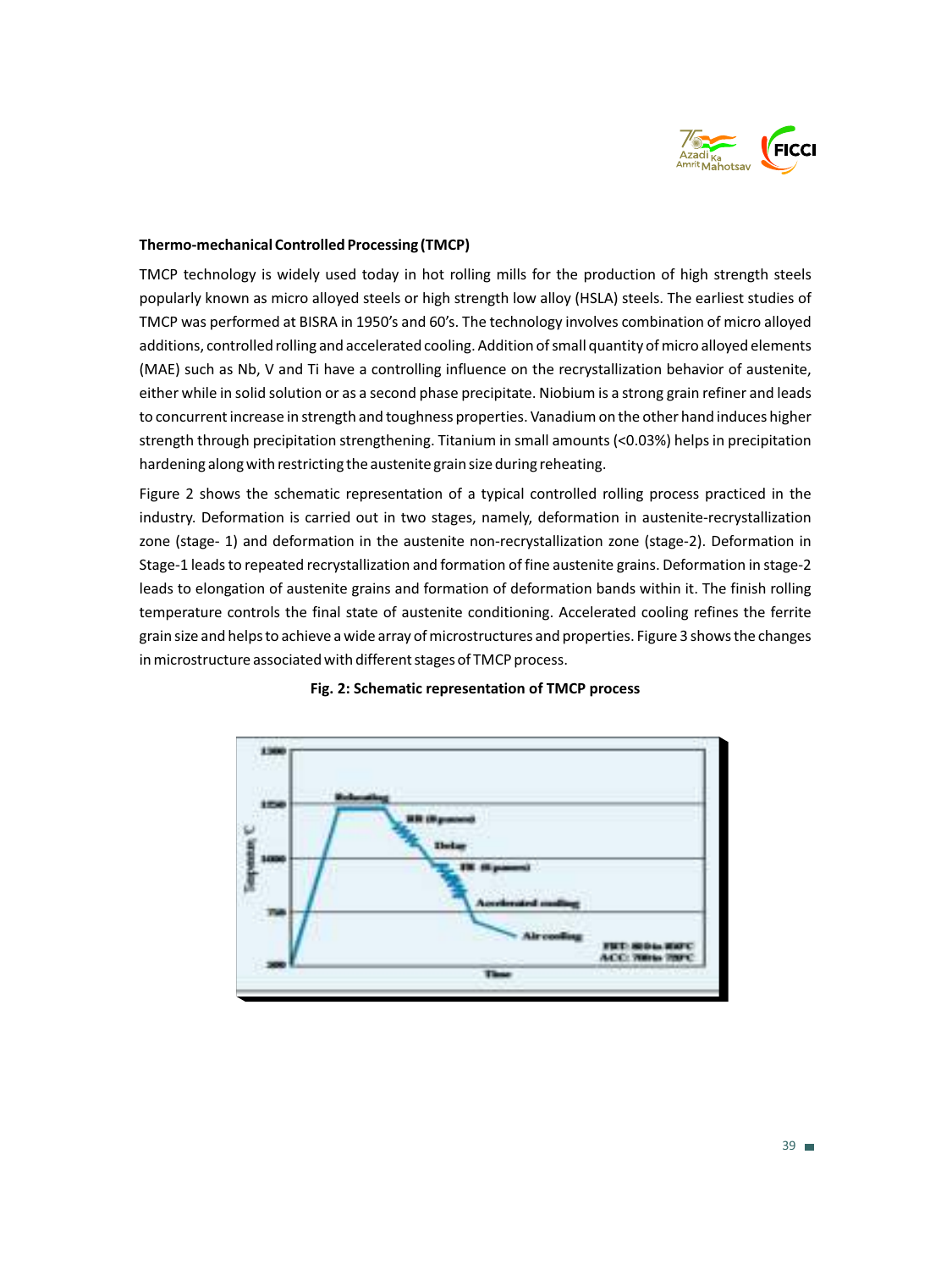



#### **Fig. 3: Evolution of micro-structure during TMCP process**

The first micro alloyed heat was attempted in Rourkela Steel Plant in the end of 1970s. With a better understanding of the hot rolling process, the technology is today exploited by all the major steel producers in the country. Today, more than 20% of the steel is produced through the TMCP route in the country and this is expected to increase two-fold in the next 10 years. Figure 4 shows how introduction of HSLA steels have resulted in dramatic weight reduction of steel structures and buildings in the last 100 years. Eiffel Tower, built in 1889 using wrought iron (YS:200 MPa) needed 7100 tons of steel for the 324 m high tower. Seventy years later in 1958, Tokyo Tower was built using mild steel (YS:235 MPa), where the 333m high structure needed 4200 tons of steel. Fifty years later, Tokyo Skytree was built in 2010 using high strength steel of YS:400, 500 and 630 MPa. The 634 m tower required only 4100 tons of steel.

#### **Fig. 4: Transformation of steel products in the last 100 years**

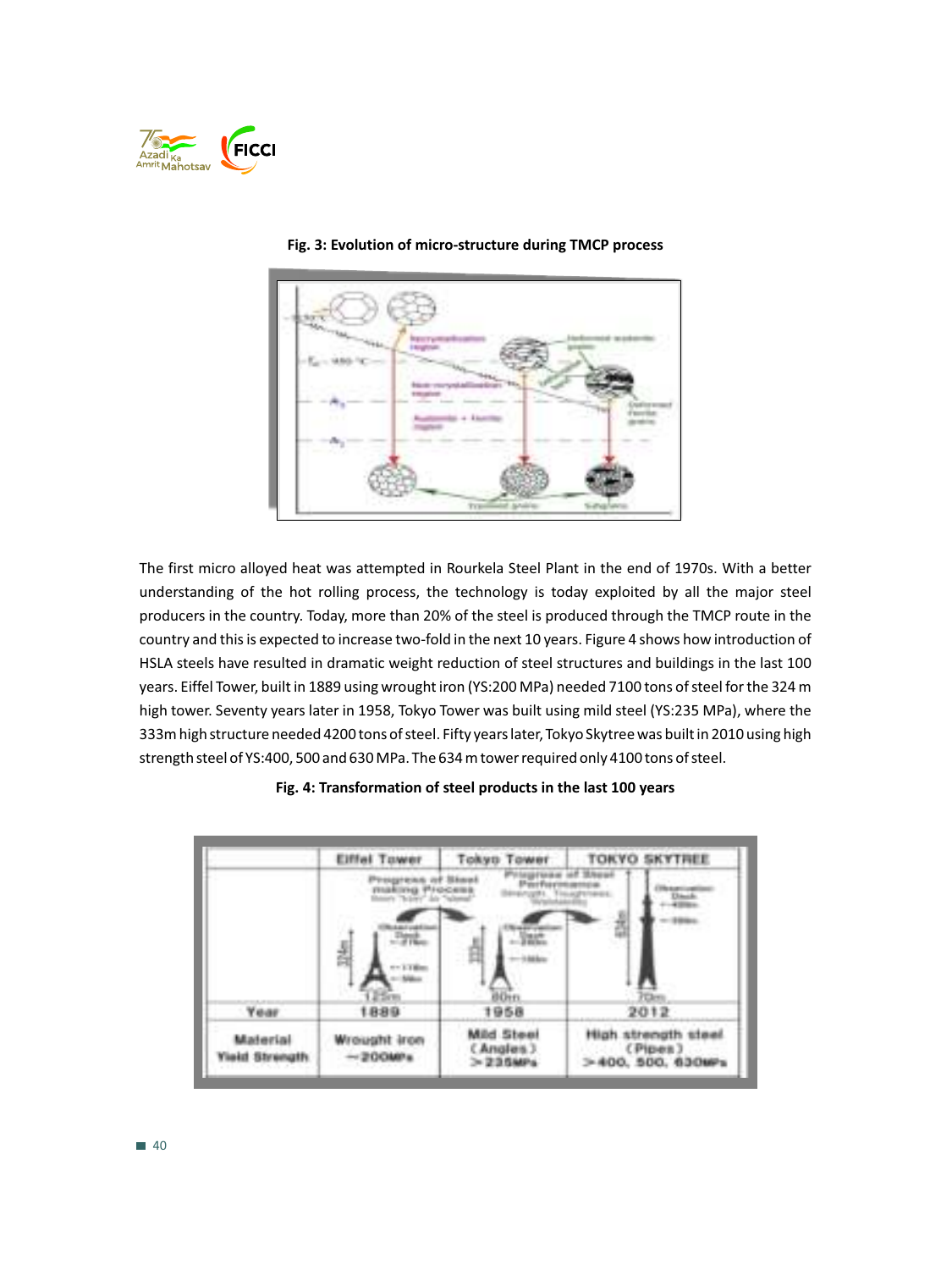

## **TMT Process for Reinforcement Bars**

Prior to early 1990s, cold twisted deformed (CTD) bars, also known as Tor steel, was extensively used for the construction of buildings, flyovers, dams and other RCC based structures. The CTD bars are cold twisted after the rolling process to impart additional strength but concurrently led to lower ductility, bendability and weldability properties. This led to frequent premature failure of the structures. To overcome this problem, thermo-mechanically treated (TMT) rebars involving a unique combination of rolling, quenching and auto-tempering process was introduced for the first time in the country. Figure 5 shows a schematic representation of the TMT process. As can be seen, a composite microstructure of tempered martensite rim and ferrite-pearlite/bainite core is formed. The tempered martensitic rim provides the strength while the ferrite-pearlite core imparts the desired ductility and bendability properties.



## **Fig. 5: Schematic representation of TMT process and microstructure**

Over the last two decades, TMT rebars have completely replaced the CTD (Tor steel) rebars in the construction sector. TMT rebars are today produced using three commercially established technologies, namely, Thermex process, Tempcore process and Stelmor process. The annual demand of TMT wire rods/rebars in India today is to the tune of 42MT.

## **Product Innovations**

To maintain a competitive edge in the steel sector, it is imperative to continuously innovate and develop new grades of steel at competitive cost for existing and new applications. Product development efforts in India has been driven by the major steel industries, SAIL, Tata Steel, JSW, JSPL and Essar Steel (now AM/NS India). A wide variety of new grades have been developed over the last 75 years catering to the needs of construction, infrastructure, automobile, hydrocarbon and defence sector. Weather resistant steels have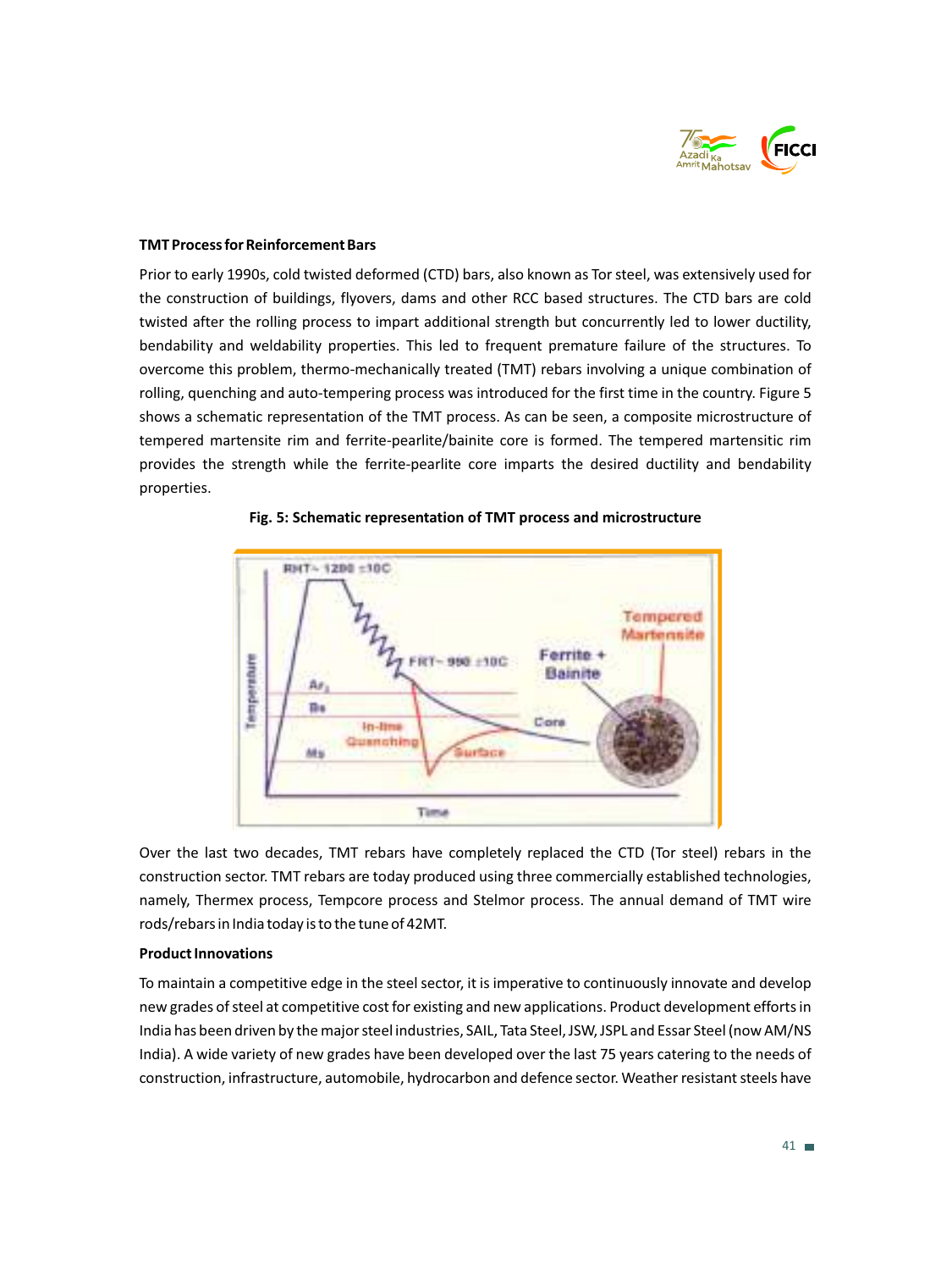

replaced mild steel for fabrication of railway wagons and coaches. Today, the metro rail coaches are exclusively made of stainless steel having excellent aesthetic appeal and corrosion resistance. To meet the requirement of Indian Railways, the steel industry has developed 90 UTS rails, followed by 110 UTS (1080 MPa) and 120 UTS (1175 MPa) rails recently using head hardening (HH) technology for use in high-speed corridors, higher axle loads and increased traffic density. Other innovations in this sector includes long rails of 260m and thick web asymmetric rails used at "crossover" points in the railway track.

Linepipe steel conforming to American Petroleum Institute (API) is used extensively for the transportation of oil and natural gas. These are covered under API 5L specification and are commercially produced in a wide range of grades. Figure 6 shows the chronological evolution of API grade steel since 1950. API grade steel pipe production started with API X-42 (YS: 289 MPa) grade in the 50's and gradually with the development of TMCP technology and alloy concepts, today it is commercially available in a number of steel grades upto API X-100 grade (YS; 690 Mpa), while X-120 grade is under development. In India, production of API grade started in the end 70's with X-42 and X-46 grades, and today API grades upto X-80 are commercially produced in the country.





The automotive segment is the fastest growing segment in India and is continuously striving towards development of new designs and materials for achieving weight reduction, lower fuel consumption and improved safety standards for vehicles. In the early 60's and 70's, low carbon (<0.08% C) drawing (D) and deep drawing (DD) quality steels were used in passenger vehicles. These steels having lower ductility and formability properties, were required in thicker gauges, thus increasing the dead load of the vehicles. Later, extra deep drawing (EDD) quality steel with 0.04%C and interstitial free (IF) steel with ultra- low C (40-50 ppm) and low N (~30 ppm) was developed, which resulted in soft, ductile and highly formable steels. Small amounts of Nb and / or Ti was added to these steels to stabilize the interstitial C and N atoms.